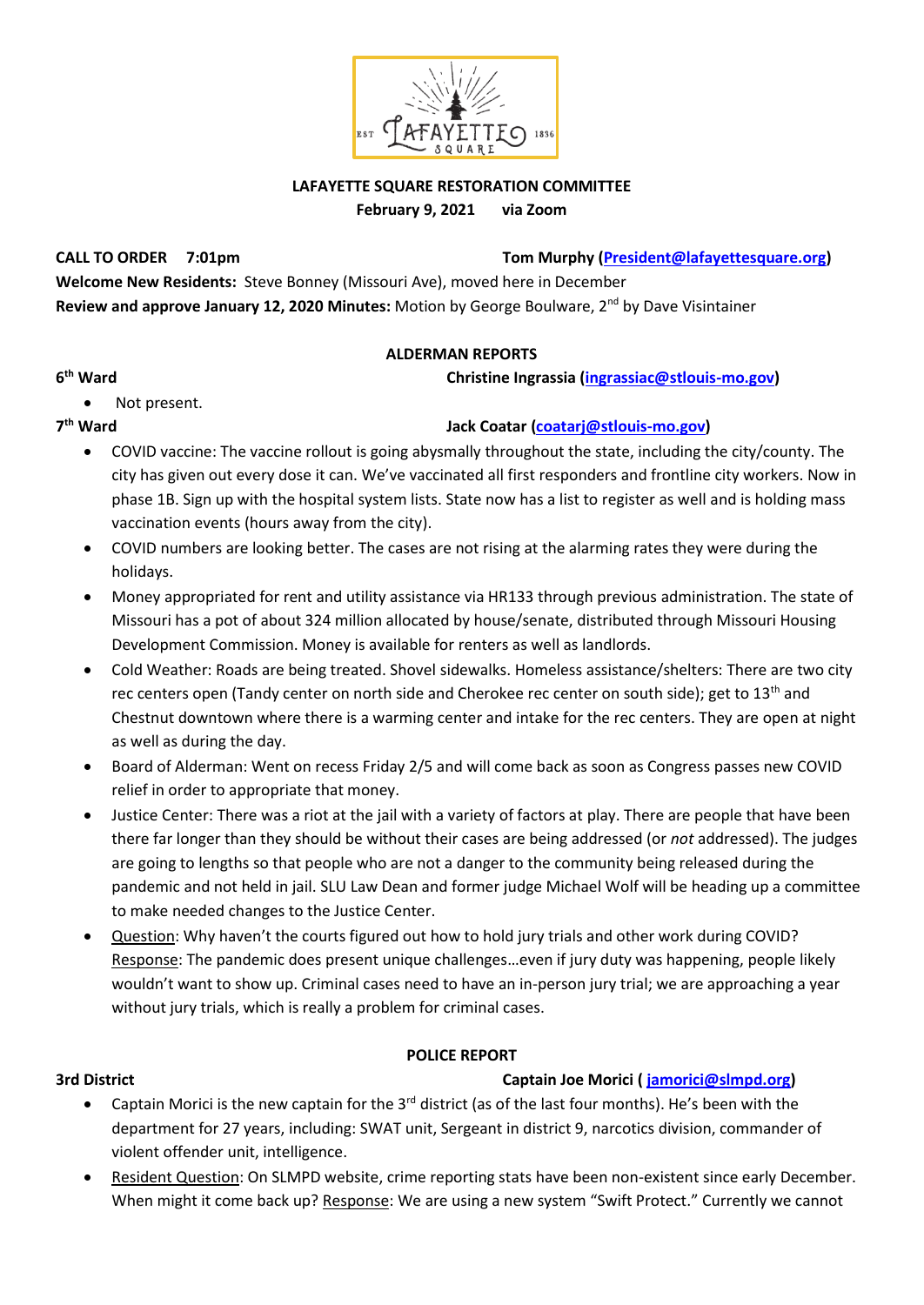compare this year's stats to last year's. The way we're reporting crime will be different (guidance coming from FBI). Will keep neighborhood posted.

- Crime for last 30 days: Doing very well re: violent crime (no incidents). Several burglaries and larcenies (Walgreens). The catalytic converter thefts have gone way up. Please be vigilant if you see people late at night, under cars, driving pickup trucks slowly—usually 11pm-3pm. They use a saws-all to cut off the converters.
- Resident Question: What are officers doing re: law enforcement for speeding? Response: I play overtime for officers doing traffic enforcement. What times are people speeding? Resident: Mostly in evenings (11pm-1am), weekends….flashing stop signs may be helpful. Response: I will offer my officers overtime to write tickets on Lafayette, Park, Choteau between Jefferson and Truman. Resident: If there is more possibility for people to see the police, it might help. Response: This is definitely a citywide problem, but we'll do our best to address it starting tomorrow.
- Question: There are so many expired tags on vehicles. Do we really need to renew our tags? Response: Yes…for many, the risk of getting your car ticketed for an expired tag is worth it to people versus proper registration and paying taxes.

## **St Louis Mayoral Candidate Lewis Reed**

### **GUEST SPEAKERS**

- [https://www.reedforstlouis.com,](https://www.reedforstlouis.com/) 314-900-2002
- Mr. Reed started as alderman of the 6<sup>th</sup> ward for 7 years in 1999; current President of the Board of Alderman.
- Mr. Reed discussed his involvement in the first TIFF and Lafayette Square's Urban Plan, stabilization of park, fencing, saving buildings (e.g. M Lofts).
- We can do the same kinds of things citywide with stabilization of neighborhoods. St Louis city does a lot of planning. Mr. Reed passed an ordinance for equitable economic development framework (400 pages) in order to stabilize population, schools, business community, neighborhoods, etc.
- •
- Question: How will LafSq be impacted by a reduction of Board of Alderman? Response: Ultimately….LafSq will have one alderman.
- Question: About airport privatization, have you researched how many privatizations have been successful? The record is horribly poor. If the current Board cannot run the airport, giving it to a private company is crazy, how about assembling a Board than can turn a profit? Response: Our airport system is in STL COUNTY, not city. Millions of dollars are going to the county while the city has millions in debt. Airports across the country are built with PPP—Public Private Partnership. We can't do that in the city because the airport sits in the county. Private companies spend about \$5 million to just research the project; we should at least hear them out so we can find out what the plans would be….[further commentary]

### **Alderman Candidate Jack Coatar**

- <https://www.jackcoatar.com/>
- Day job is attorney; lives in Soulard with his wife. Ran for Alderman in 2015 and now running for re-
- election.
- Got involved in local politics as a prosecutor for the city. During that time, volunteered to go out to communities to talk about crime, collaborate with residents, and let them know that they are seen and heard.
- Mr. Coatar works closely with committees in Lafayette Square such as Problem Properties, Capital Improvements, etc. Was involved in bringing LPA to the neighborhood.
- Mr. Coatar wants to work on issues such as traffic calming (even more important having a school in the neighborhood); we need to shrink the large intersections, which is expensive work
- Question: What can be done about the sidewalks on a large scale, that could perhaps leverage funds from people living in those areas? Response: The city has programs to fund improvements on sidewalks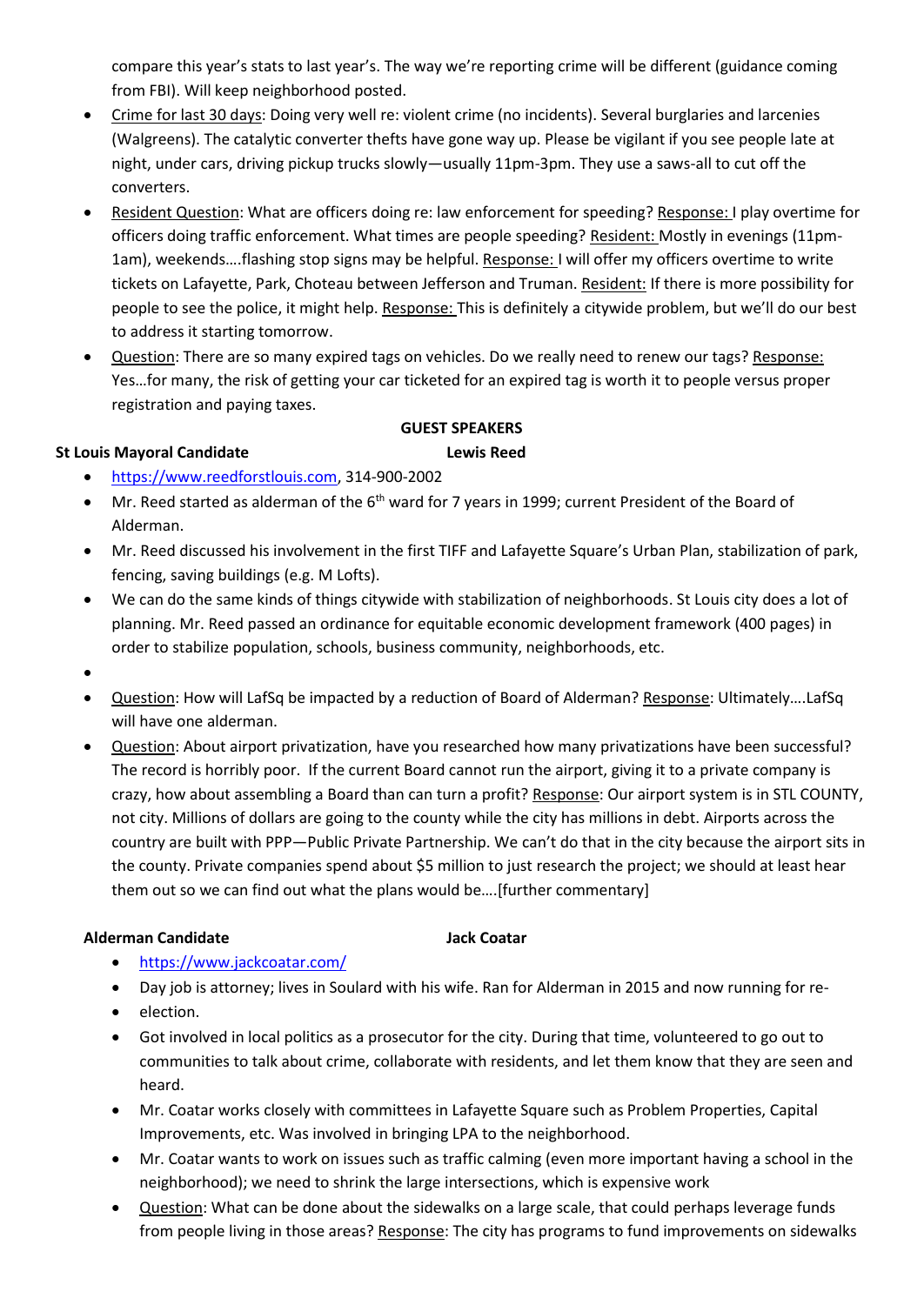in front of residents' properties (i.e. from tree root damage). The programs will not fund brick sidewalks, but anyone who wants to participate as a homeowner for improvements can email Jack. For example, the city can come take care of the tree roots, and then the resident (or neighborhood association?) can fund the bricklaying.

• Thanks for having me tonight. I can be reached a[t coatarj@stlouis-mo.gov](mailto:coatarj@stlouis-mo.gov) or on my cell at 314-374- 0691 if you need me. Lastly, if anyone wants a yard sign, please let me know at jack@jackcoatar.com

# **NEIGHBORHOOD ORGANIZATION UPDATES**

**Barr Branch Tonnya Joy (tjoy@slpl.org)**

• Not present. (Working on bimonthly/quarterly updates)

# Lafayette Preparatory Academy **Gail Buffington**

• Not present.

# **Lafayette Park Conservancy (LPC) Michael Bushur [\(Mjbushur@gmail.com\)](mailto:Mjbushur@gmail.com)**

- http://lafayettepark.org/
- Fence repair at SE corner near Park House (for test section repairing footings): Main contract went through an ownership change and experienced significant delays. Have signed a new contract with new terms. That section should go back in the next few months.
- Expediting repairs on the Cook Pavilion (open-sided pavilion near the Grotto): refinishing and exploring possibility of replacing the roof. The actual base and metal columns are historic, but the roof is modern.
- Anyone who is not a member, please consider joining and/or making a donation.

# Lafayette Square Arts Council **Donna Korando**

- We have contracts with bands for the summer, but they are contingent upon what the city allows.
- The Arts Council was planning a "Valentine" in the park on Sunday (?!) if you want to brave the weather and walk in the park on Sunday.

# **NEW AND ON-GOING BUSINESS**

# **VP/President Elect Vacancy: Nominations Tom Murphy**

- We need candidate(s) for this elected position (determined by by-laws).
- The VP would have an extended term, not becoming president until October 2022.
- Send an email to Tom at [president@lafayettesquare.org](mailto:president@lafayettesquare.org) or to Christina at [membership@lafayettesquare.org.](mailto:membership@lafayettesquare.org)

# **Committee Opening: Fundraising Tom Murphy**

• We are very much in need of having a committee, headed by a board-level position, for fundraising. There is a strong group that has done an admirable pivot planning a virtual house tour. We need someone with a passion to lead/coordinate a group of people and working with the board. You'd have lots of support from people who have experience with fundraising and working on the house tours. It's a great opportunity to create and tailor the position!

# **House Tour Update Jill Peckinpaugh/Suzanne Sessions**

- Within the next week or so there will be information on the website, social media, etc. to save the date for May 29-31 (Memorial Day weekend). There will be a two-day virtual tour and three days of the auction.
- Looking at having five "houses" open for in-person garden tours that weekend.
- The tour will include 3 houses filmed at the holidays plus an additional 5 houses (filming starting this month); 4 of these homes have never been on a tour before.
- There will be a modest admission (\$5 or \$10) that will include a raffle ticket. There may be an additional modest fee for people to do the garden tour. The income will come from sponsorships and auction income. (Working on verbiage for how the money is specifically used.)
- Auction: Items are from Lafayette Square or feel like they could be or originate from a business in the Square. Some of the items will be featured in the tour footage (which will be noted) or will be featured in business throughout the Square. If you have anything you want to donate, contact Suzanne!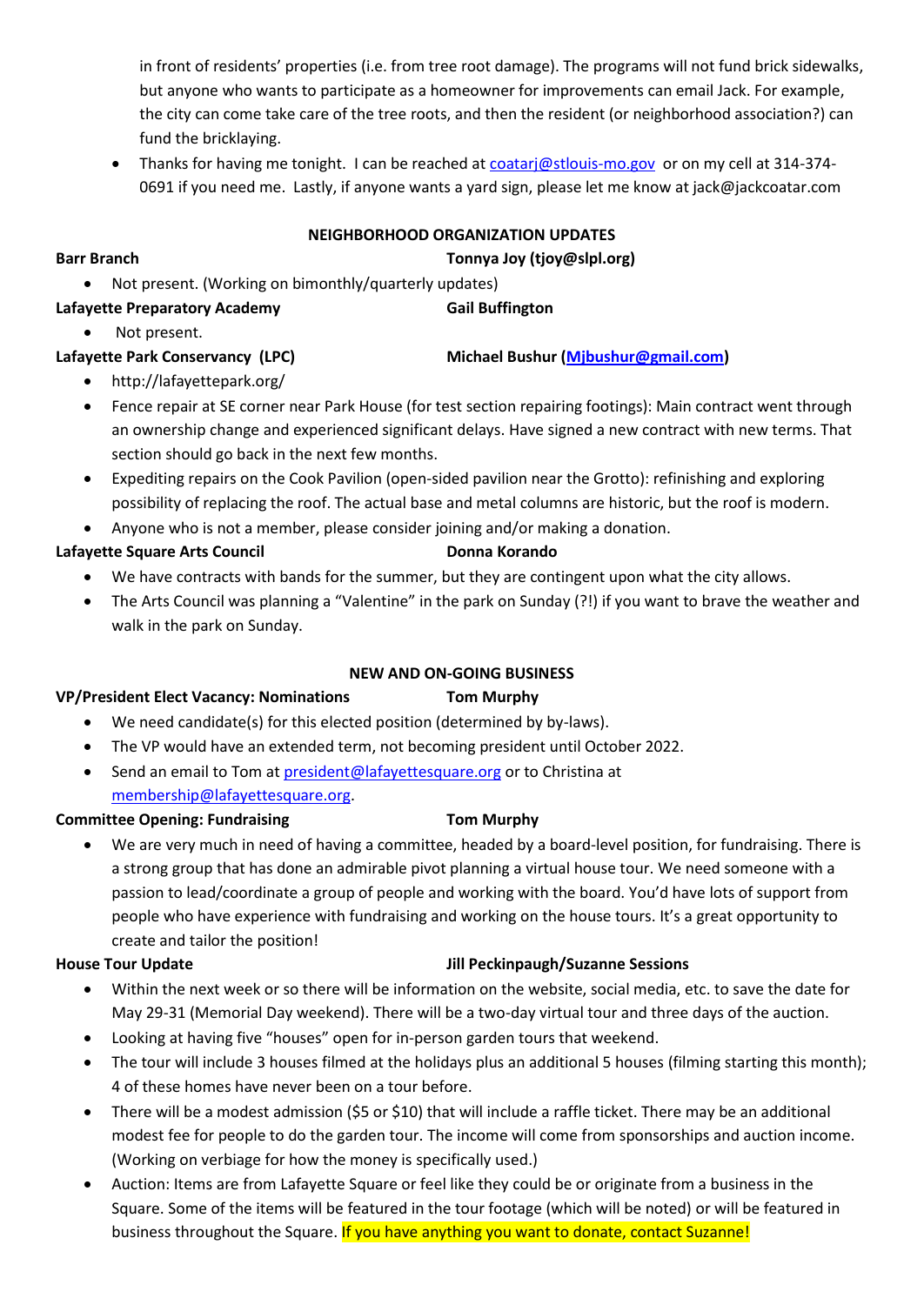- This year's virtual tour will likely have a long-term impact of making the holiday tour become a "Light Up the Square" event and having a Spring in-person tour when feasible again.
- As we get closer to May, please share it WIDELY with friends near and far! This is no longer just a local event! This is a chance for Lafayette Square to shine and get on the map!
- We will be able to use the professional footage in the future, as well, such as for marketing purposes.

- **Police Substation Update Bev Murphy [\(murphycrna@gmail.com](mailto:murphycrna@gmail.com) or 708.254.9670)**
	- Volunteers have been working hard to improve the station in appearance as well as useability. The officers go to the substation to use the bathroom, grab a snack, file reports, take a break, etc.
	- The larger front room has been painted and has new blinds, furniture rearranged, etc.
	- The smaller room needs to be done and the bathroom needs a lot of work.
	- Maintenance: Always in need of donations of food (individually wrapped salty/sweet snacks) and beverages or monetary donations. We also need volunteers to take 15 minutes every few weeks and wipe down the eating area and bathroom, restock, and take trash on way out. (All materials provided.)
	- Specially in need of a dining table, buffet, or sideboard—something that can display and also has storage. In addition, the light fixtures need to be replaced but…the wiring is "scary." We need an electrician to come in and evaluate what we can and can't do.

### **Community Garden Kim Peterson**

- The garden is open to anyone in the community to walk through and enjoy.
- New leadership this year: Phil Lamczyk and Leda Riley.
- All beds are reserved for 2021.

## **COMMITTEE REPORTS**

## **Treasurer's Report Tom Murphy for Sheri Mistretta (treasurer@lafayettesquare.org)**

- Sheri is out of town; Tom shared 2021 Budget.
- Bottom Line: \$125K in revenue , \$88K expenses.
- Projected balanced budget!
- Motion to Approve: Matt Negri; 2<sup>nd</sup>: Jeff Baird



### **Business Affairs Business Affairs Business Affairs Business Affairs Business Affairs**

# • Not present.

### **Development** Suzanne Sessions **Suzanne Sessions**

- SqWires Awnings: would run length of Park Ave frontage on their property
- Request from McAvoys for new walkway at Unity Church and porch → approved.
- Please contact the Development Committee to discuss projects BEFORE going to the city where problems might ensue.
- Still waiting for Cultural Resources for Historic Code (modest) update regarding infill in NW Quadrant.
- Question: How come there are so many NEW concrete sidewalks, not code?? Response: People are not always coming to the Development Committee. When people go to the city to get a permit, there are times when the project is not presented to Cultural Resources, and after it is installed, there is little we can do about it.
- Problem Properties: **Isrcproblemproperties@gmail.com**

# **Beautification Linda Weiner [\(linderweiner@gmail.com\)](mailto:linderweiner@gmail.com)**

• No updates.

**Communications/Community Affairs Committee Jeff Baird (**[communications@lafayetesquare.org\)](mailto:communications@lafayetesquare.org)

- The new website is still a work in progress.
- Merchandise is still available at SqWires…running low on inventory—a good problem!
- Working on an option to purchase merchandise on the website.